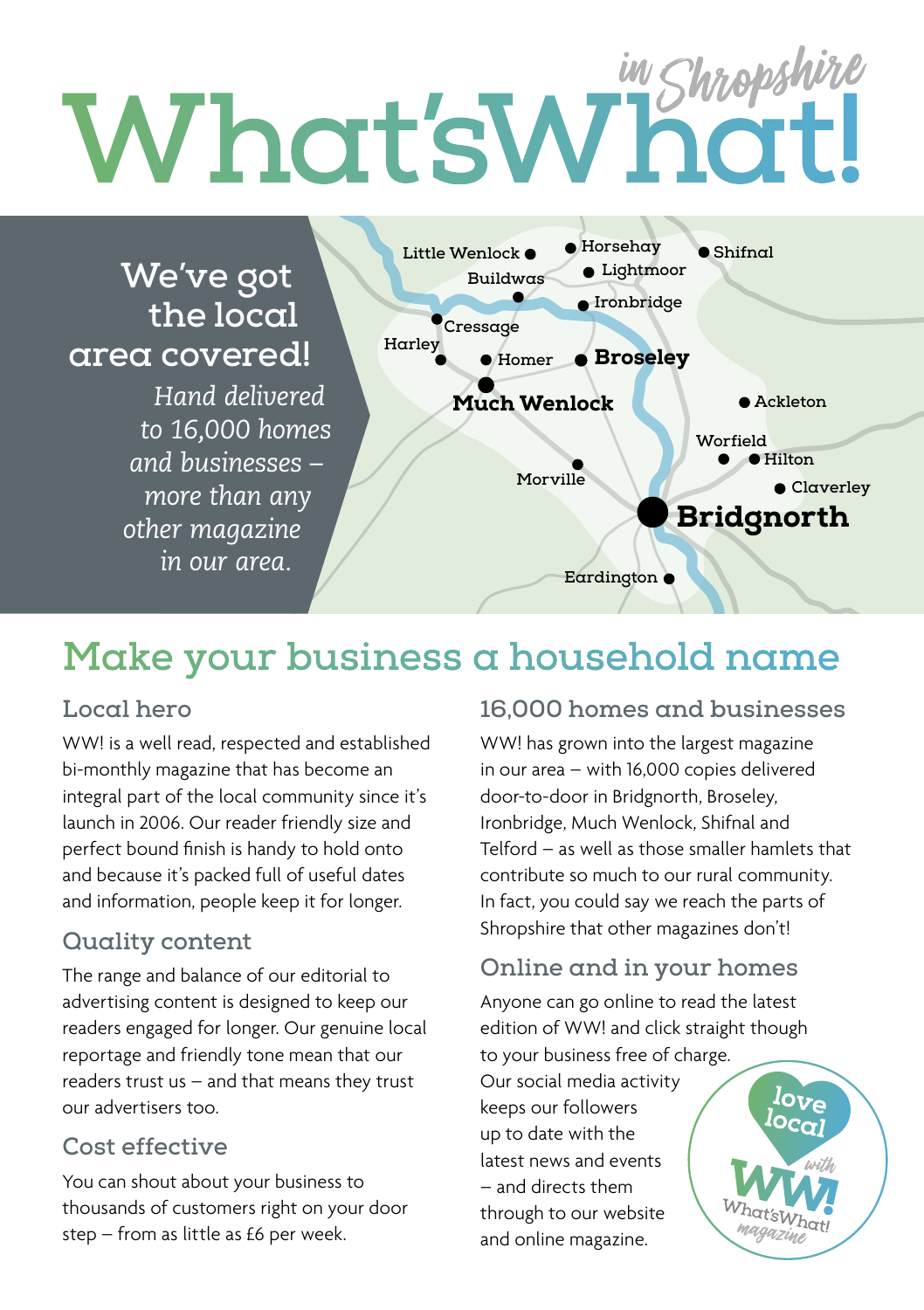## **Advertising rates**

|                                              | Cost per edition*       |                 |                                       |
|----------------------------------------------|-------------------------|-----------------|---------------------------------------|
| Advert size<br>width x depth                 | 1 edition<br>(2 months) | 3<br>(6 months) | 6<br>editions editions<br>(12 months) |
| Sixteenth 33mm x 53mm                        | n/a                     | n/a             | £45                                   |
| <b>Eighth</b> 71mm x 53mm                    | n/a                     | n/a             | £75                                   |
| Quarter 71mm x 110.5mm                       | £235                    | £190            | £150                                  |
| $Half 146mm \times 110.5mm$                  | £415                    | £345            | £275                                  |
| Page $146$ mm x 225mm                        | £695                    | £575            | £450                                  |
| IFC/IBC 170mm x 245mm $+$ 3mm bleed          | £795                    | £695            | £575                                  |
| Back page 170mm x 245mm + 3mm bleed          | £1050                   | £865            | £695                                  |
| Double page spread 340mm x 245mm + 3mm bleed | £1150                   | £875            | £795                                  |

\*all rates subject to VAT

# **Design Services**

#### **Advert design**

Whether you need to shout about a service, a product or simply want to raise brand awareness – an eye catching advert is essential.

We are experts at communicating to our readers and our rates are very affordable – starting at £20 for your initial design – and then amends are free.

#### **Supplied artwork**

Finished artwork can be submitted in the following formats : PDF (preferred), JPEG, TIFF or EPS. Files must be a high resolution (300dpi) and fonts to be embedded or outlined.

#### **Full design services**

We offer a full design service independent of the magazine. You might be an existing advertiser that would like us to supply print adverts for other publications or a company that wants a complete rebrand.

We're passionate about all aspects of design whether that's creating a new identity, designing a stand for a trade show or updating product packaging.

Whether you're a corporate client or a one man band – we can help deliver your message in style, without breaking the bank.

*For more information or to reserve your advertising space call us now on*  **01952 728162** *or email* **leanne@whatswhatmagazine.co.uk**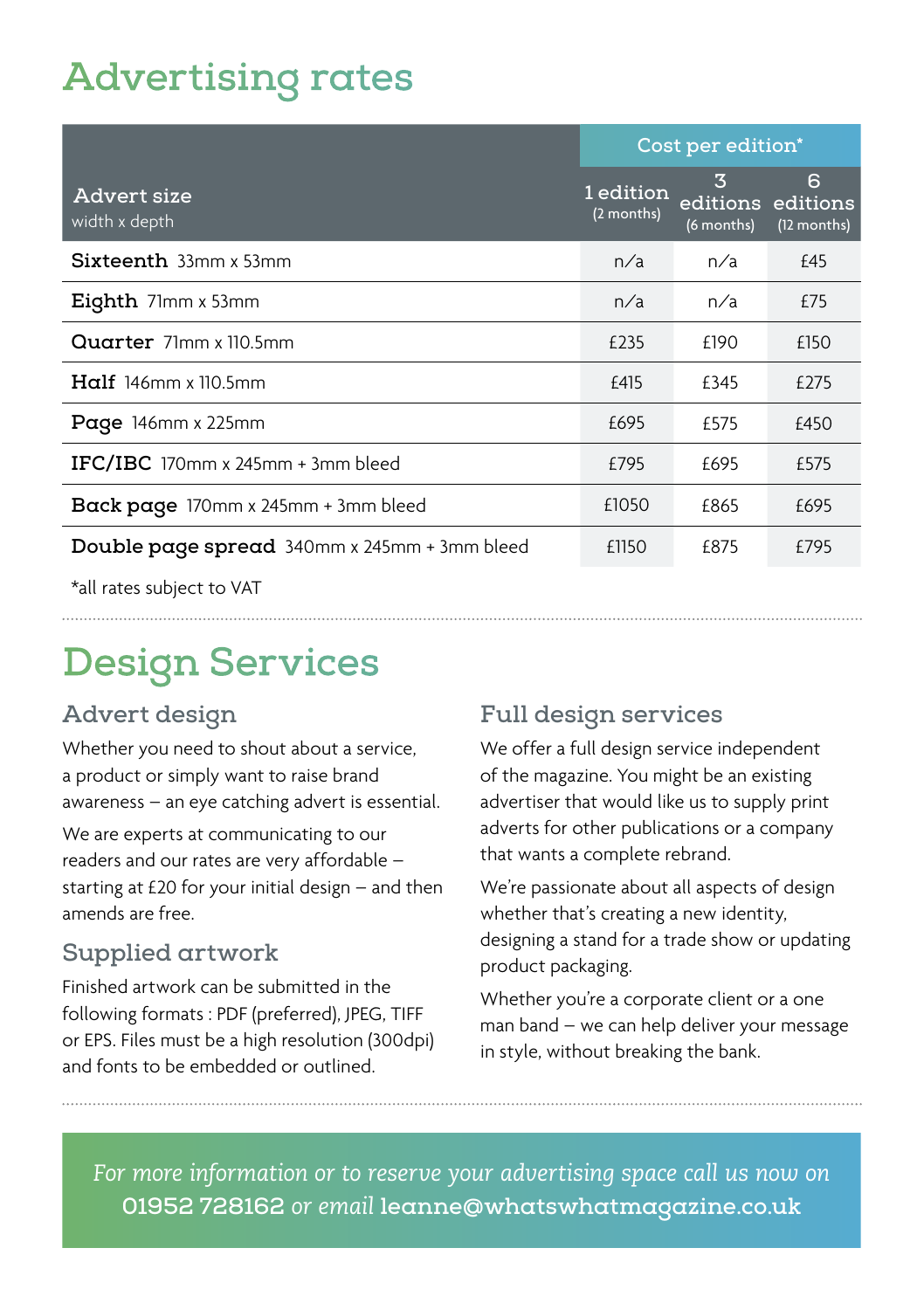# **Leaflet distribution**

#### **How it works**

- **•** Choose your area or go big and deliver to all 4 giving you a total 15750 letterboxes
- **•** Guaranteed product/service exclusivity and maximum 4 leaflets each drop
- **•** Delivered separately to the magazine not inside for full impact!

#### **Cost effective delivery of your marketing materials**

We offer an easy, cost effective delivery service for your leaflets or brochures within our distribution areas.

To ensure your doordrop campaign is as successful as possible we limit the leaflets delivered to 4 per household. We also promise you will be the only company offering your service or product.

Our trusted, local distribution team will deliver at the same time as the magazine but not inside ensuring your business gets maximum impact!

#### **Delivery dates**

We offer 6 delivery dates per annum – end of Feb, Apr, Jun, Aug, Oct and Dec.

#### **Booking**

Call 01952 728162 or email leanne@whatswhatmagazine.co.uk

*Please note this is popular service and due to the exclusivity we cannot guarantee availability.* 

*NB; all prices quoted are based on a single A5 sheet and subject to VAT. Please contact Leanne for a quote on any other size.*

**5% discount** when booking 2 areas **10% discount** when booking 3 areas

#### **Area 1 – 7650**

| Bridgnorth, Eardington, Worfield, |      |
|-----------------------------------|------|
| Hilton, Claverley & Ackleton      | £460 |

#### **Area 2 – 2600**

| Broseley, Ironbridge & Buildwas | £160 |
|---------------------------------|------|
|---------------------------------|------|

#### **Area 3 – 1800**

| Much Wenlock, Harley, |      |
|-----------------------|------|
| Cressage, Homer       | £110 |

#### **Area 4 – 3650**

Shifnal (2235), Horsehay, Lightmoor & Little Wenlock **£220**

#### **All areas £725 + VAT**

**We support local businesses with unbeatable coverage in the heart of Shropshire! [whatswhatmagazine.co.uk](http://whatswhatmagazine.co.uk)**